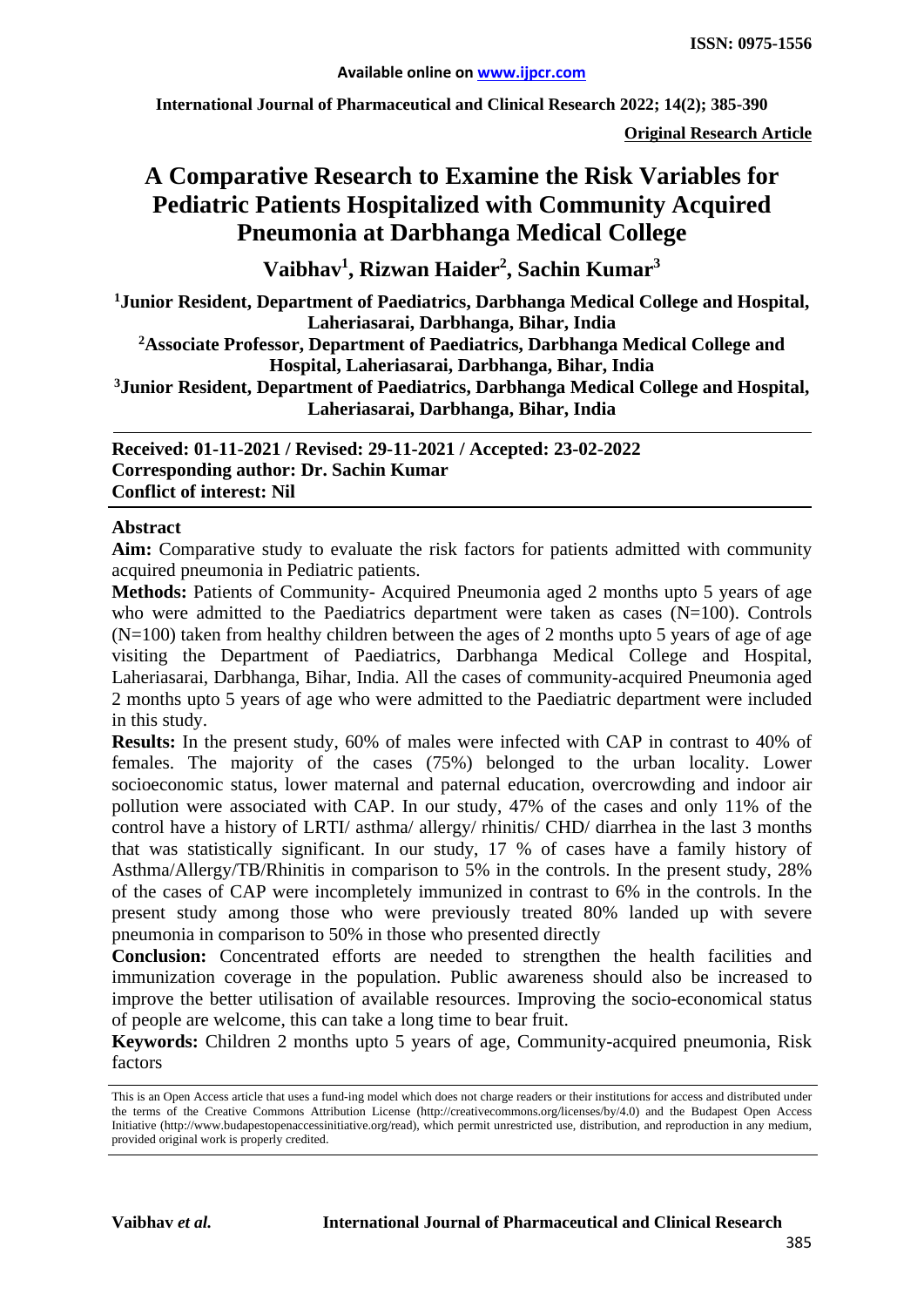### **Introduction**

Pneumonia is an acute inflammation of the pulmonary parenchyma that can be caused by various infective and non-infective origins, presenting with physical and radiological features compatible with pulmonary consolidation of a part or parts of one or both lungs.[1]

Community acquired pneumonia is an acute illness acquired in the community with symptoms suggestive of LRTI (lower respiratory tract infection), together with presence of a chest radiograph of intra pulmonary shadowing which is likely to be new and has no clear alternative cause. $[1,2]$ 

Pneumonia is one of the leading causes of death and morbidity, both in developing and developed countries and is the commonest cause of hospitalization in adults and children.[3] It is estimated that India together with Bangladesh, Indonesia and Nepal account for 40% of global acute respiratory infection; 90% of mortality is due to pneumonia, mostly bacterial in origin.[4] Community Acquired Pneumonia is a common disease with an incidence of about 20%-30% in developing countries to an incidence of 3- 4% in developed countries. In the assessment and management of Community Acquired Pneumonia [CAP], disease assessment is crucial, guiding therapeutic options. Knowledge of relevant prognostic factors might be useful for early identification of patients at high risk requiring intensive care treatment. Even though most of the burden in terms of mortality and morbidity occurs in the developing world, little studies have been done to know the factors associated with an adverse prognosis in CAP in this region. Little information is available from India regarding prognostic factors in patients with community acquired pneumonia [CAP].

### **Material and methods**

This questionnaire-based case-control, comparative study was conducted in the Department of Pediatrics, Darbhanga medical college and Hospital, Laheriasarai, Darbhanga, Bihar, India, India. Patients of Community- Acquired Pneumonia aged 2 months upto 5 years of age who were admitted to the Paediatrics department were taken as cases (N=100). Controls (N=100) were taken from healthy children between the ages 2 months upto 5 years of age of age visiting the Department of Paediatrics, Darbhanga Medical College and Hospital, Laheriasarai, Darbhanga, Bihar, India, for the period of 2 years. All the cases of community-acquired Pneumonia aged 2 months upto 5 years of age who were admitted to the Paediatric department were included in this study.

#### **Inclusion criteria**

As per WHO classification,

All patients with pneumonia and severe pneumonia aged 2 months upto 5 years of age requiring admission.

### **Exclusion criteria**

Infants aged less than 2 months, Children more than 5 years of age

Patients of WHO classified pneumonia as requiring admission but were denied by parents

Data collection procedure

Risk factors that were evaluated included demographic, socioeconomic variables, housing, significant past and family history, birth variables, nutritional variables, immunization, delayed presentation, and previous treatments.

### **Results**

In the present study, 60% of males were infected with CAP in contrast to 40% of females. The majority of the cases (75%) belonged to the urban locality. Lower socioeconomic status, lower maternal and paternal education, overcrowding and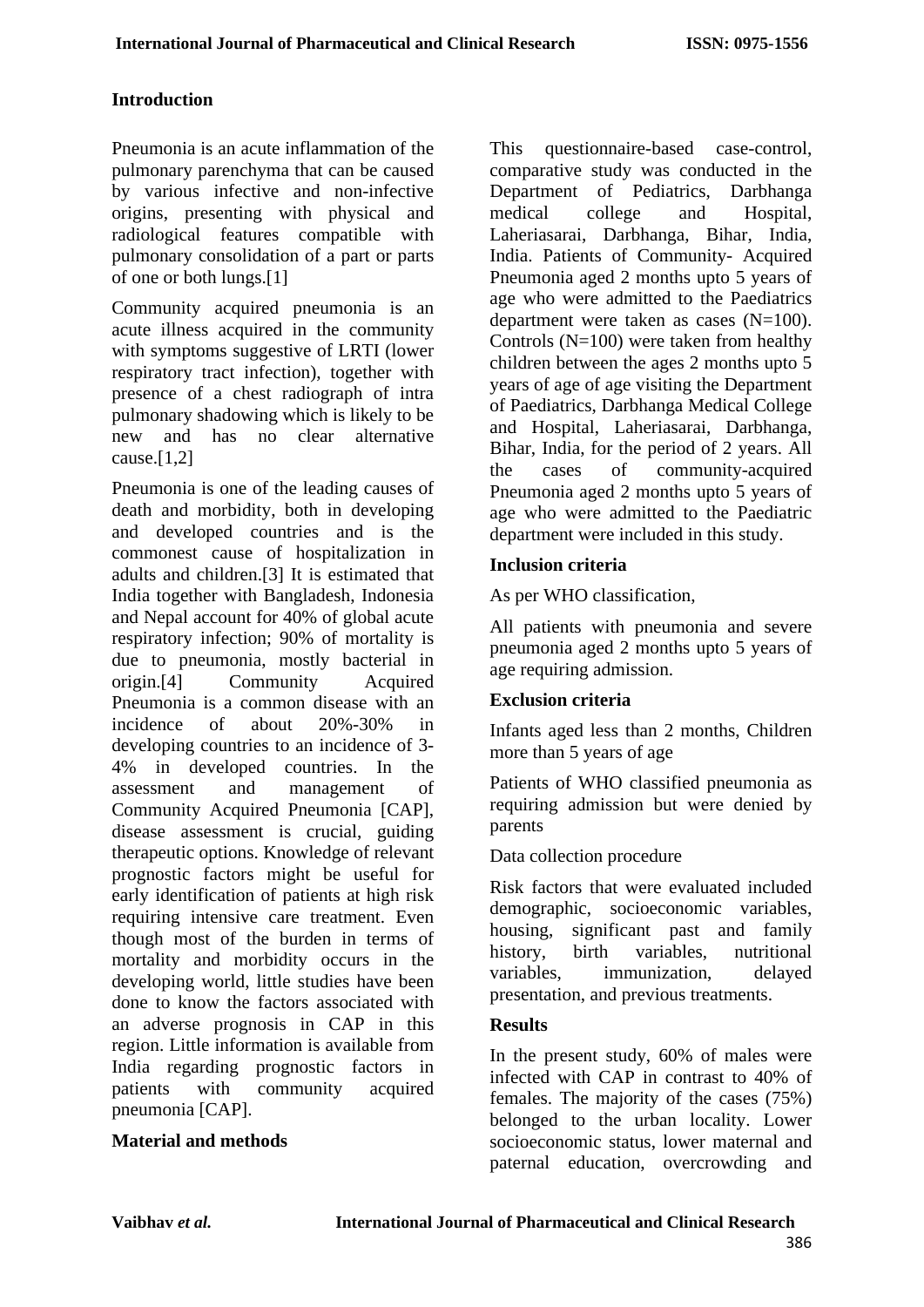indoor air pollution were associated with CAP. Basic sanitation facilities were found to be better in control groups. Birth order of 3 or more, vaginal, non-institutional, preterm deliveries, significant past and<br>family history were significantly family history were significantly<br>associated with CAP. Failure to associated with CAP. Failure to exclusively breastfeed the baby for 6

months, bottle feeding, malnutrition and incomplete immunization were significantly associated with CAP . The severity of pneumonia was also analyzed in the present study for different risk factors. Delayed presentation and previous treatment were the two factors found to increase the severity of pneumonia.

| Variable |               | CASE (%) | CONTROL (%) | <b>CHI-SQUARE</b> | p-VALUE       |  |
|----------|---------------|----------|-------------|-------------------|---------------|--|
|          | $\langle$ lyr | 60(60)   | 63(63)      | 1.53              | $0.25$ (NS)   |  |
| Age      | $>1$ YR       | 40(40)   | 37(37)      |                   |               |  |
| Gender   | Male          | 70(70)   | 52(52)      | 12.505            | $0.0009$ (HS) |  |
|          | <b>FEMALE</b> | 30(30)   | 48(48)      |                   |               |  |
| Localit  | Rural         | 25(25)   | 14(14)      | 421               | $0.0001$ (HS) |  |
|          | <b>URBAN</b>  | 75(75)   | 86(86)      |                   |               |  |

## **TABLE-1: Distribution of demographic variables**

| Variable                   | Case $(\% )$    | Control $(\%)$ | Chi-Square     | P-Value |                |  |
|----------------------------|-----------------|----------------|----------------|---------|----------------|--|
|                            | Upper           | 0              | $\overline{0}$ |         |                |  |
|                            | Upper<br>Middle | 19(19)         | 43(43)         |         | 0.0004<br>(HS) |  |
| Socio<br>Economic<br>Class | Lower<br>Middle | 28 (28)        | 45(45)         | 75.9    |                |  |
|                            | Upper<br>Lower  | 52(52)         | 12(12)         |         |                |  |
|                            | Lower           | 3(1)           | $\theta$       |         |                |  |
|                            | Present         | 60(60)         | 8(8)           | 122.549 | 0.0001         |  |
| Over Crowding              | Absent          | 40(40)         | 92(92)         |         | (HS)           |  |
| <b>Indoor Smoke</b>        | Present         | 445(45)        | 15(15)         | 53.539  | 0.0016         |  |
|                            | Absent          | 55(55)         | 85(85)         |         | (HS)           |  |

**TABLE-2: Distribution of socioeconomic variables**

| TABLE-3: Association of significant past history, family history with cap |  |  |  |
|---------------------------------------------------------------------------|--|--|--|
|---------------------------------------------------------------------------|--|--|--|

| Variable                               | $Case\%$       | $Control(\% )$ | Chi-Square | P-Value |        |
|----------------------------------------|----------------|----------------|------------|---------|--------|
|                                        |                |                |            |         |        |
| SIGNIFICANT PAST                       | PRESENT        | 47(47)         | 11(11)     | 65.009  | 0.0016 |
| <b>HISTORY</b>                         | <b>ABSENT</b>  | 57(57)         | 89(89)     |         | (HS)   |
| <b>SIGNIFICANT</b>                     | <b>PRESENT</b> | 17(17)         | 5(5)       | 18.893  | 0.0000 |
| <b>FAMILY HISTORY</b><br><b>ABSENT</b> |                | 83(83)         | 95(95)     |         | (HS)   |

## **TABLE-4: Association of nutrition and immunization with cap**

| Variable   |     |                | $Case(\% )$ | $Control(\% )$ | Chi-Square | P-Value       |
|------------|-----|----------------|-------------|----------------|------------|---------------|
| Ebf<br>For |     | Yes            | 62(62)      | 85(85)         | 28.096     | $0.0013$ (HS) |
| Months     |     | N <sub>O</sub> | 38(38)      | 15(15)         |            |               |
| Weight     | For | $>2$ sd        | 50(50)      | 92(92)         | 124.017    | $0.0005$ (HS) |
| Age        |     | $-2SD TO -3SD$ | 24(24)      | 8(8)           |            |               |
|            |     | $<$ -3SD       | 26(26)      |                |            |               |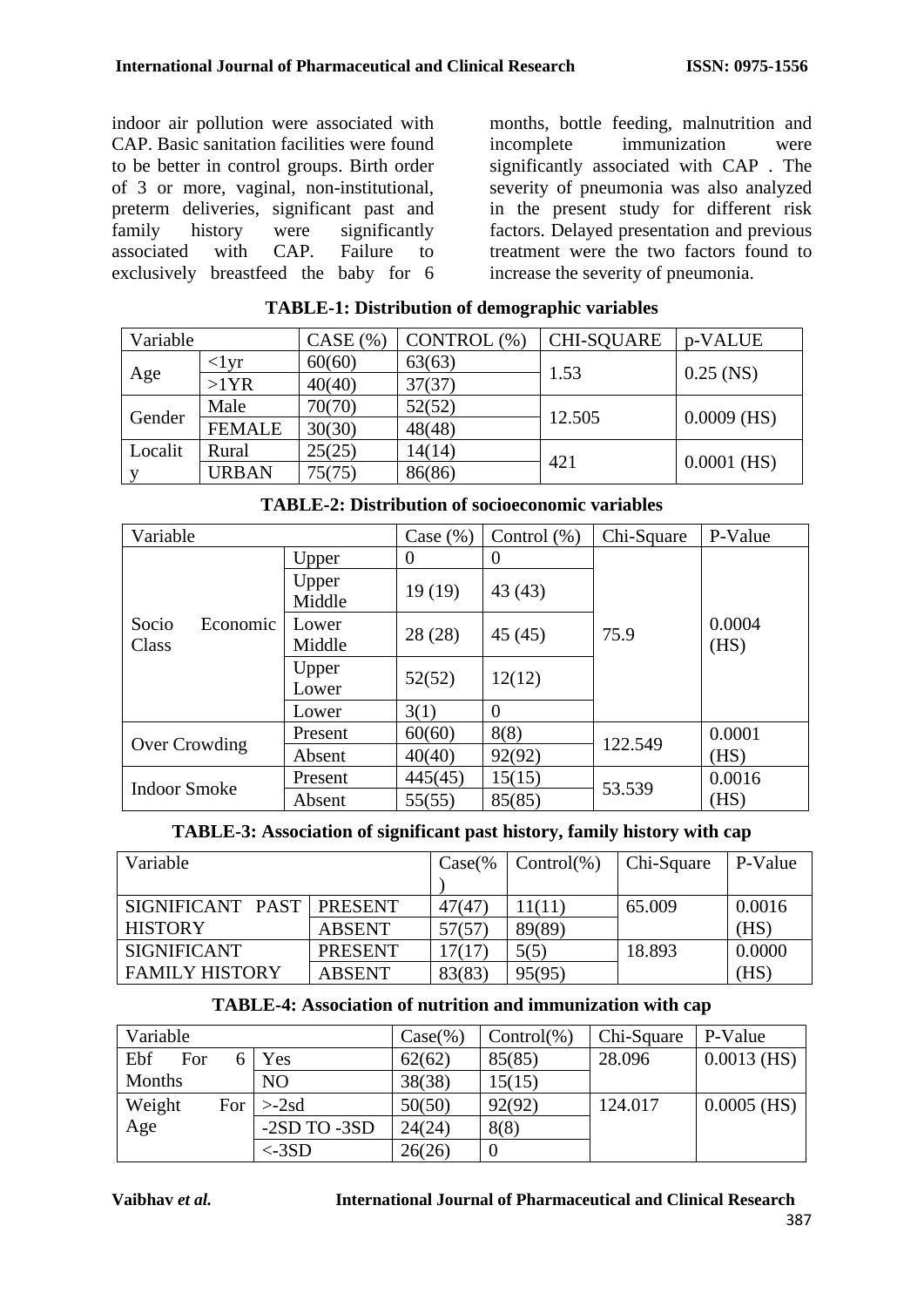| Immunization | Complete    | 72(72)<br>$\overline{\phantom{0}}$ | 94(94) | . $\Delta 76$<br>38. | (HS<br>0.0001 |
|--------------|-------------|------------------------------------|--------|----------------------|---------------|
|              | INCOMPI ETE | 28(28)                             | 6(6)   |                      |               |

#### **Discussion**

Pneumonia in children under five years of age is a leading cause of morbidity and mortality in India and other developing countries.[5-7] Identifying risk factors for childhood pneumonia that are amenable to intervention is of public health importance. In our study, most of the cases were infants (60%), similar to Cunha et al 2000[8] which concluded lower age as a risk factor for developing pneumonia. This might be because in young children immunity is not well established, and also because of narrow airways, relatively short bronchial trees, and incomplete development of lungs.

Males outnumber the females in our study; this might be due to early reporting and hospitalization of a male child. In our study, 75% of the cases belonged to the urban locality. The presence of many comorbidities and disease history has been accepted as risk factors for CAP. Children who have a concomitant chronic illness may have their immunity lowered making them more susceptible to severe disease. In our study, 47% of the cases and only 11% of the control have a history of LRTI/ asthma/ allergy/ rhinitis/ CHD/ diarrhea in the last 3 months that was statistically significant. In our study, 17 % of cases have a family history of Asthma/Allergy/TB/Rhinitis in comparison to 5% in the controls that were significant which is in concordance to Mahalanabis et al 2002[9] who concluded that history of asthma in siblings or family were 2.4 times more prone to develop pneumonia Somaya Aftab et al 2017[10] had concluded that the inability to initiate and continue exclusive breastfeed in the baby increases the risk of pneumonia. Similarly, In our study Failure to exclusively

breastfeed for 6 months has been shown to increase the risk of CAP.[11] In our study bottle feeding appears to increase the risk of CAP, as 51% of the cases were bottlefed in comparison to 21% in control groups and this difference was found to be significant. C J Watkins 1979 reported fewer episodes of acute pneumonia in children who were breastfed than in children who were bottle-fed. [12] The synergism between malnutrition and pneumonia is well known. Our study also concludes weight for age less than -3SD as a risk factor for developing pneumonia.

Incomplete immunization had shown to be a risk factor for CAP. It has been an undisputed fact that childhood immunizations are protective against childhood illnesses. In the present study, 28% of the cases of CAP were incompletely immunized in contrast to 6% in the controls. Mahalanabis et al 2002 in Calcutta concluded that the poor economic status of parents was associated with a nearly fivefold increased risk of pneumonia.[9] Our study has also reproduced a similar result as around 52% of the cases belong to the lower or upper lower class in contrast to 12% in the control group. In our study lower educational status of parents was found to be associated with CAP. Roth DE et al  $2008^{11}$  also drew a similar association between the lower educational status of parents and the risk of pneumonia, hospitalizations, and mortality.

Studies from different parts of the world had reported indoor air pollution caused by indoor smoking and the use of biomass as a cooking fuel to increased respiratory morbidity in children.[13] The present study also concludes indoor air pollution as a risk factor for CAP. In our study, 45% of pneumonia cases were exposed to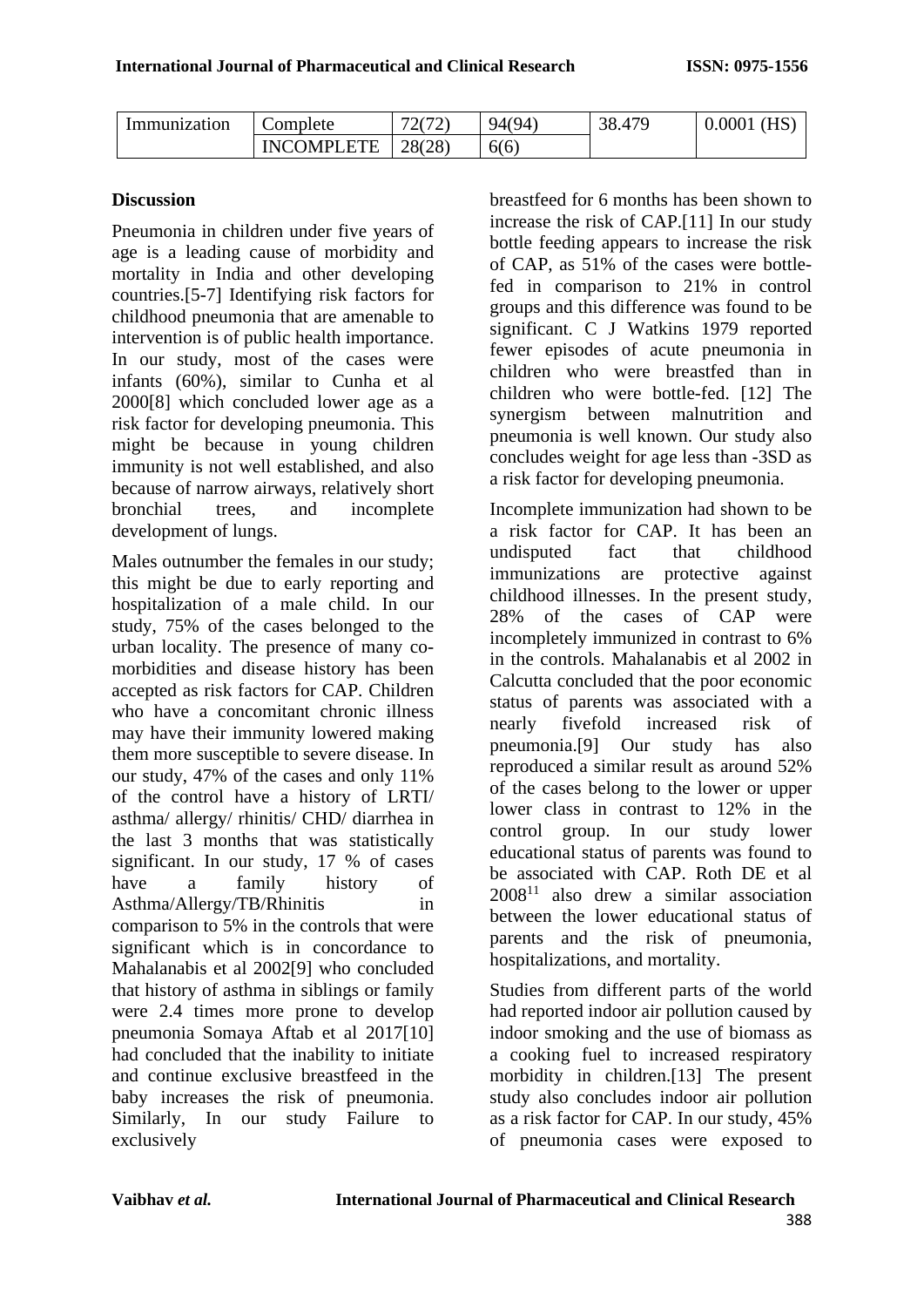indoor smoke in comparison to 15% in controls and this association was found to be significant.

The severity of pneumonia was also analyzed in the present study for different risk factors, only previous treatment and delayed presentation were the two factors found to increase the severity of pneumonia. In the present study among those who were previously treated 80% landed up with severe pneumonia in comparison to 50% in those who presented directly. Those who were previously treated might be severely ill from the start of the illness itself which can explain higher severity among the previously treated children. However, we did not have the details of their previous treatment which might have been inadequate. Somaya Aftab 2017[10] In their study also concluded that delay in presentation is a risk factor for complicated pneumonia.

## **Conclusion**

Concentrated efforts are needed to strengthen the health facilities and immunization coverage in the population. Public awareness should also be increased to improve the better utilisation of available resources. Improving the socioeconomical status of people are welcome, this can take a long time to bear fruit.

## **Reference**

- 1. Seaton D. Pneumonia. In: Seaton A, Seaton D. Leitch AG editors. Crofton &Douglas's. respiratory diseases.5th edition. London. Blackwell Science; 2000(1):356- 429.
- 2. Thomas J. Marrieetal. Pneumonia. In: Anthony S Fauci, Eugene Braunwald, Dennis L Kasper, Stephen L Hauser, Dan L Longo, Larry Jameson J etal, editors. Harrison's Principles of Internal Medicine. 18th edition. New York. McGraw Hill;2012(2): p2130- 41.
- 3. Dhungat PAJ. Pneumonias. In: Shah SN, Abraham P, Dastur FD, Joshi VR,

Lele RD, Mehta PJ et al editors. API Text Book of Medicine.7th edition. Mumbai. 2003(1) 301- 5.

- 4. Regional situation on health statistics reporting. Health Situation in the South-East Asia Region 1994-1997. New Delhi: EHI/WHO-SEARO. September 2007
- 5. Nair H, Simões EA, Rudan I, Gessner BD, Azziz- Baumgartner E, Zhang JS, et al. Global and regional burden of hospital admissions for severe acute lower respiratory infections in young children in 2010-a systematic analysis. Lancet. 2013;381;1380–90
- 6. Wardlaw T, Johansson E W, Hodge M. Pneumonia- The forgotten killer of children. Bulletin of World Health organization. 2006;7;4- 44.
- 7. Rudan I, Boschi-Pinto C, Biloglav Z, Mulholland K, Campbell H. Epidemiology and etiology of childhood pneumonia. Bull World Health Organ. 2008;86(5)408-416.
- 8. Alexander, C. A., Wang, L., & Shah, V. (2021). Vaccine Hesitancy, Vaccine Acceptance, and Recommendations about the COVID-19 Vaccines. Journal of Medical Res earch and Health Sciences, 4(12), 1599–1609.
- 9. Cunha AL, Margolis PA, Wing S. Community economic development and acute lower respiratory infection in children. World Health & Population. 2013;1-4.
- 10. Mahalanabis D, Gupta S, Paul D, Lahiri M, Khaled A. Risk factors for pneumonia in infants and young and the role of solid fuel for cooking- a case-control study. Epidemiol Infect. 2002;129;65-71
- 11. Sommayya Aftab, Iftikhar Ejaz, Umar Waqar, Humayun Iqbal Khan, Asif Hanif, Amir Usman, Asma Mushtaq, Ilyas Muhammad Nadeem, Holifa Saheera Asmara, Atif Amin Baig. Risk factors for childhood pneumonia in north eastern pakistan- a case-control